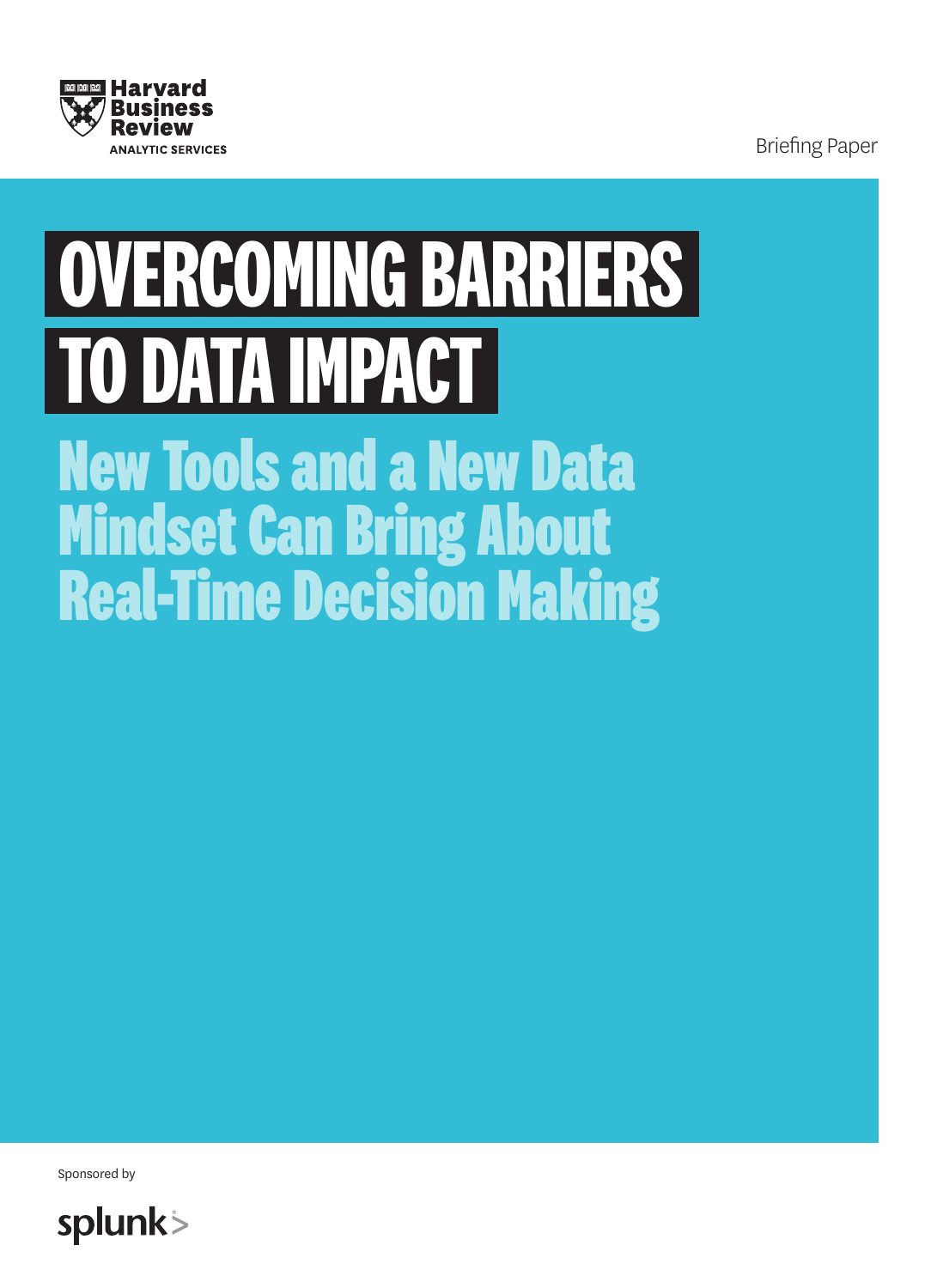#### SPONSOR PERSPECTIVE

We know that data is the key to success in this digital age, and organizations are struggling to redefine their business strategies around data. For years, the battle—or at least, the discussion—has centered on two approaches: "tearing down silos" and "creating a data-driven culture." Most organizations have struggled on both fronts.

Strategically, the silo struggle has somewhat missed the point. Yes, data that is locked in one application or database, inaccessible to other uses, is a problem. The key to innovation and competitive success is in finding insights from the intersection of traditionally isolated data streams, and we must break our data out of solitary confinement. But the solution is not to tear down, or radically reinvent, the organizational structure of our data. Information tends to reside in the location and format relevant to its primary use. That won't, and shouldn't, change.

What needs to change is organization-wide access to that data. We need tools that let us work with data where it resides, where it is organized, without that primary organization encumbering new uses or new ideas. This strategic shift to enterpriselevel data strategy has implications for the technology we use to manage our data. It also has implications on culture.

A "data-driven" culture is one in which data is used to inform every decision, in which every action is a strategic choice using the best available insight, and the tools that provide insight lead to the tools, such as orchestration and automation, that drive swift and effective action. You can't use data to drive every action until you give every decision maker hands-on access to data and the tools to act on it. It's not a chicken-and-egg question; the data has to come before the adoption.

We're seeing this transformation take place every day. Our customers are approaching data strategically, in a way that makes it available across departments and business users and that drives the transformation of the decision-making culture. I've seen businesses in which IT has installed TV screens that show the latest dashboards, and executives stand in the hallway to consult them daily. That not only informs how leadership makes decisions, but it sets an example for the entire enterprise.

This combination of an organization-wide data platform and a culture that actively embraces it is how businesses, including Splunk (we've got the dashboard screens up, too), thrive in our increasingly data-rich, ever-accelerating world. We need to guide the evolution of technology and culture in parallel, so that we can use data across our organizations to discover new insights that guide business strategy, ignite innovation, and redefine how we achieve success.



**JOSH KLAHR VP OF PRODUCT MANAGEMENT, CORE PRODUCTS SPLUNK INC.**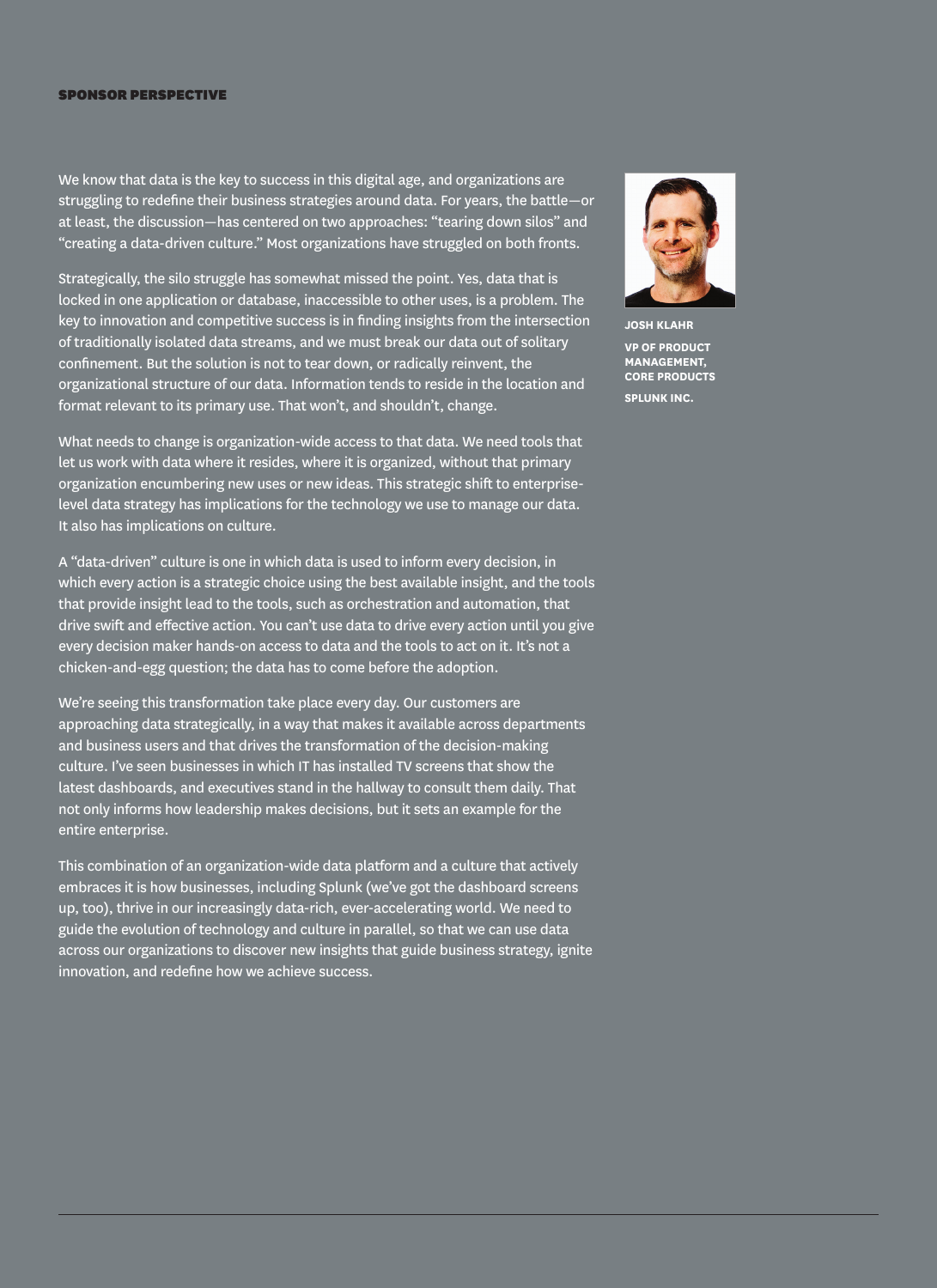# **0VERCOMING BARRIERS TO DATA IMPACT New Tools and a New Data Mindset Can Bring About Real-Time Decision Making**

The Big Data Era could just as well be called the Big Opportunity Era given how websites, applications, sensors, devices, and other new sources of data are creating information treasure troves that would have been unimaginable only a few years ago. As the volume and velocity of data increase, so do the variety of ways the data can be used.

Across industries, data is becoming the most valuable corporate asset, playing a central role in every decision and action a company makes and takes. Even so, many companies are prevented from realizing data's full potential because of technological and cultural barriers. A recent survey of 560 business executives by Harvard Business Review Analytic Services found that while 83% of companies stress the importance of turning data into actionable insight, only 22% feel their company is successful at doing this.

A primary issue is that companies have spent too much time and effort in fruitless attempts to eliminate data silos rather than manage their data where it resides and make it widely available for appropriate use. For all the pitfalls of data silos, there's a reality that information crucial to one part of the business isn't necessarily so for others; data often resides in the primary applications and databases where it is gathered and used, and its isolation is intentional. That does not have to lead to "silos" in the usual, negative sense of barriers, leaving data inaccessible to other uses. Companies should accept the data chaos and leverage new tools and platforms that are designed to work with the data reality.

"Companies should treat data as a strategic asset," says Athina Kanioura, chief data scientist, Accenture Applied Intelligence. "The companies that don't will not exist in the next three to five years. It's a matter of survival."

This report will explore five primary data barriers that prevent organizations from using data to fuel real-time decision making to improve efficiencies, drive innovation, and enhance the customer experience.

#### HIGHLIGHTS

- •Companies encounter five technological and cultural obstacles to realizing the full potential of their data.
- •The inability to access data affects companies in a variety of ways, many of which are minimized or go unnoticed.
- •Instead of fruitless attempts to eliminate data silos, companies should manage their data where it resides and make it widely available for appropriate use.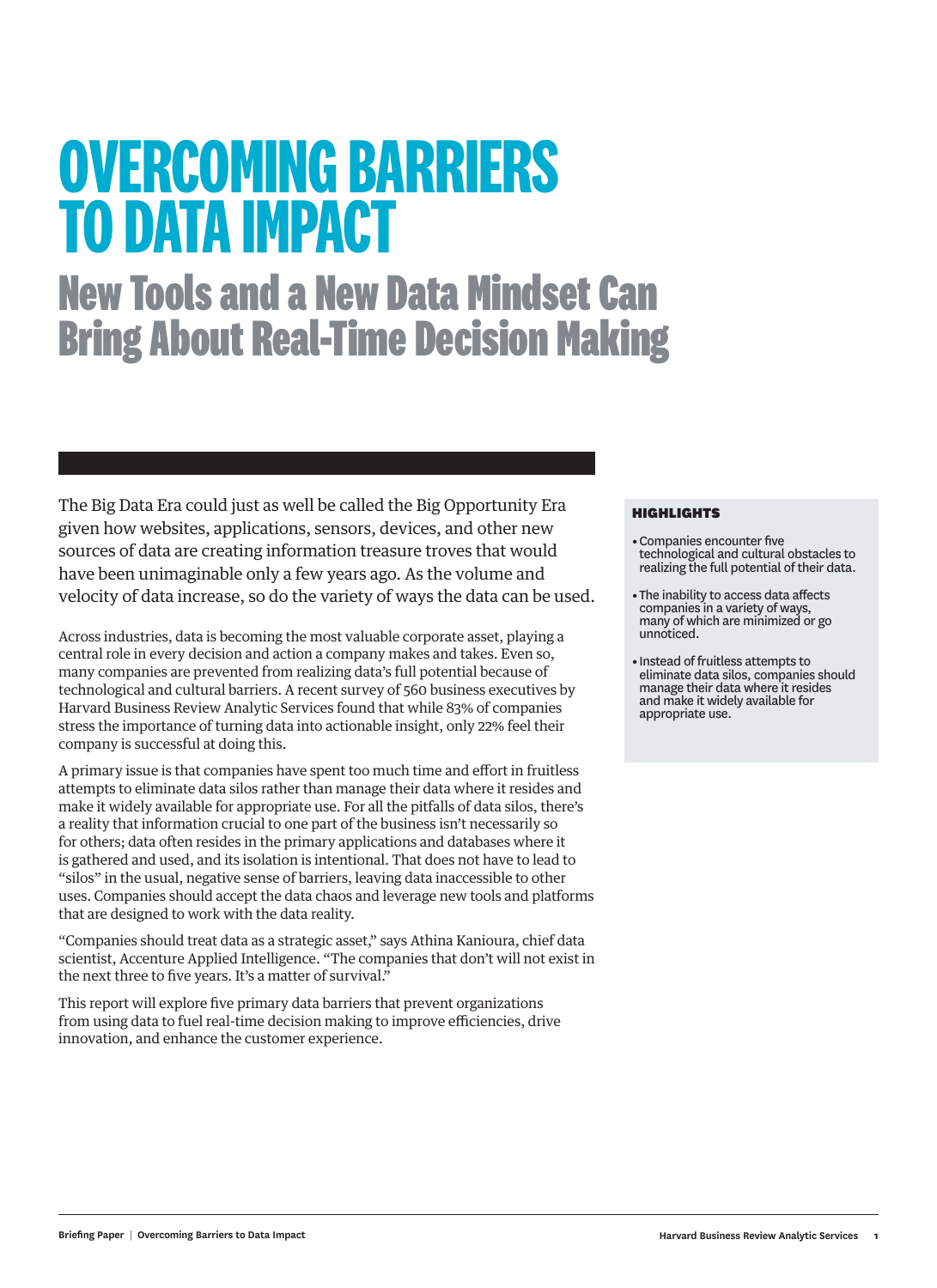While 83% of companies stress the importance of **turning data into actionable** insight, only 22% feel their company is successful at doing this.

#### FIGURE 1

#### **BIGGEST CHALLENGES TO USING AI/BIG DATA**

Organizational and cultural issues are the major problems

| • 2019 • 2018 |   |
|---------------|---|
|               | . |



10 20 30 40 50 60 70 80 90 100

SOURCE: NEWVANTAGE PARTNERS, "BIG DATA AND AI EXECUTIVE SURVEY." 2019

#### **Becoming a Data-Driven Organization**

Becoming a data-driven organization requires an intersection of top-level direction and the proper technologies.

A NewVantage study found that 95% of the issues that companies had in implementing a data strategy managing data to ensure security and compliance and leveraging it as an asset to improve competitive position and profitability—stemmed from organizational and cultural issues. FIGURE 1

To become a data-driven organization, leaders need to understand their data and accept "silos" in terms of organization but learn to overcome obstacles to leveraging data across the enterprise to derive new insights, fuel new innovations, and improve business outcomes.

#### **Obstacles to Realizing Data's Potential**

Today, companies encounter five technological and cultural obstacles to realizing the full potential of their data.

First, the sheer volume and variety of data, which, while offering organizations enormous potential, can be an overwhelming information tsunami. Two-thirds of the companies in a Vanson Bourne survey report their organization has so much data that they struggle to make use of it all.

"IoT (internet of things) is driving a lot of companies batty," says Philip Russom, senior manager of research and services at The Data Warehousing Institute (TDWI), a data-intelligence research and education organization. "Suddenly, they have triple the number of data sources."

Data is not only vast and complex but also fast moving, and the constant influx of data presents a second challenge for most organizations.

Third, as business functions experiment to solve unique business cases, they lean on purpose-built applications and data repositories that are complex and costly to integrate. And the adoption of technologies outside IT's managed infrastructure contributes to silos, preventing enterprise-wide data integration.

"Silos are probable when large departments have big budgets that they're willing to spend on shadow IT," Russom says. "For example, at TDWI, we regularly see large marketing departments doing this for heavily data-driven business functions, such as digital marketing campaigns, customer analytics, and the massive data that comes from multi-channel marketing."

Fourth, companies face cultural barriers to realizing their data potential, including a struggle to escape from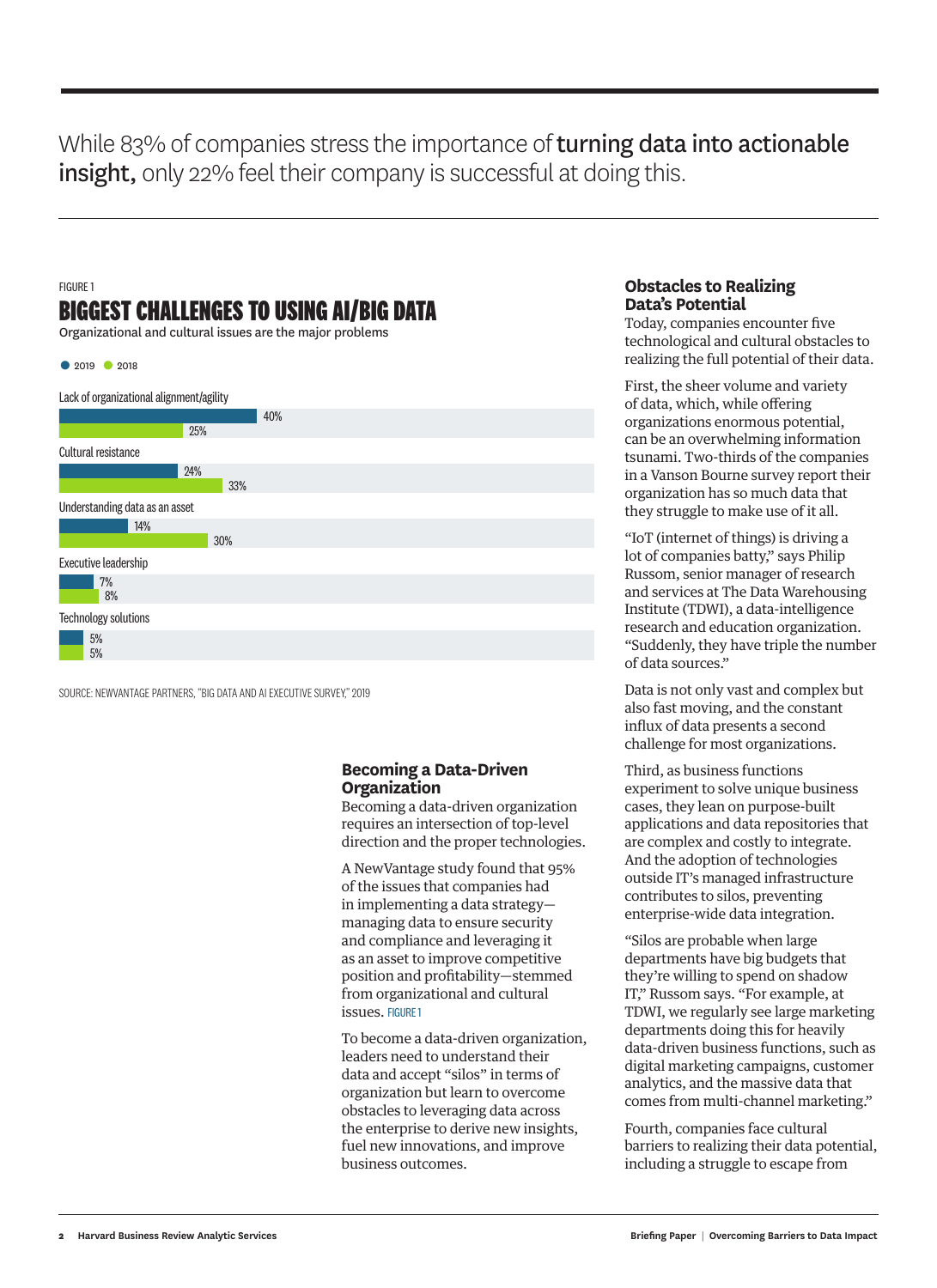### "IOT (INTERNET OF THINGS) IS DRIVING A LOT OF COMPANIES BATTY. SUDDENLY, THEY HAVE TRIPLE THE NUMBER OF DATA SOURCES." PHILIP RUSSOM, SENIOR MANAGER OF RESEARCH AND SERVICES AT THE DATA WAREHOUSING INSTITUTE

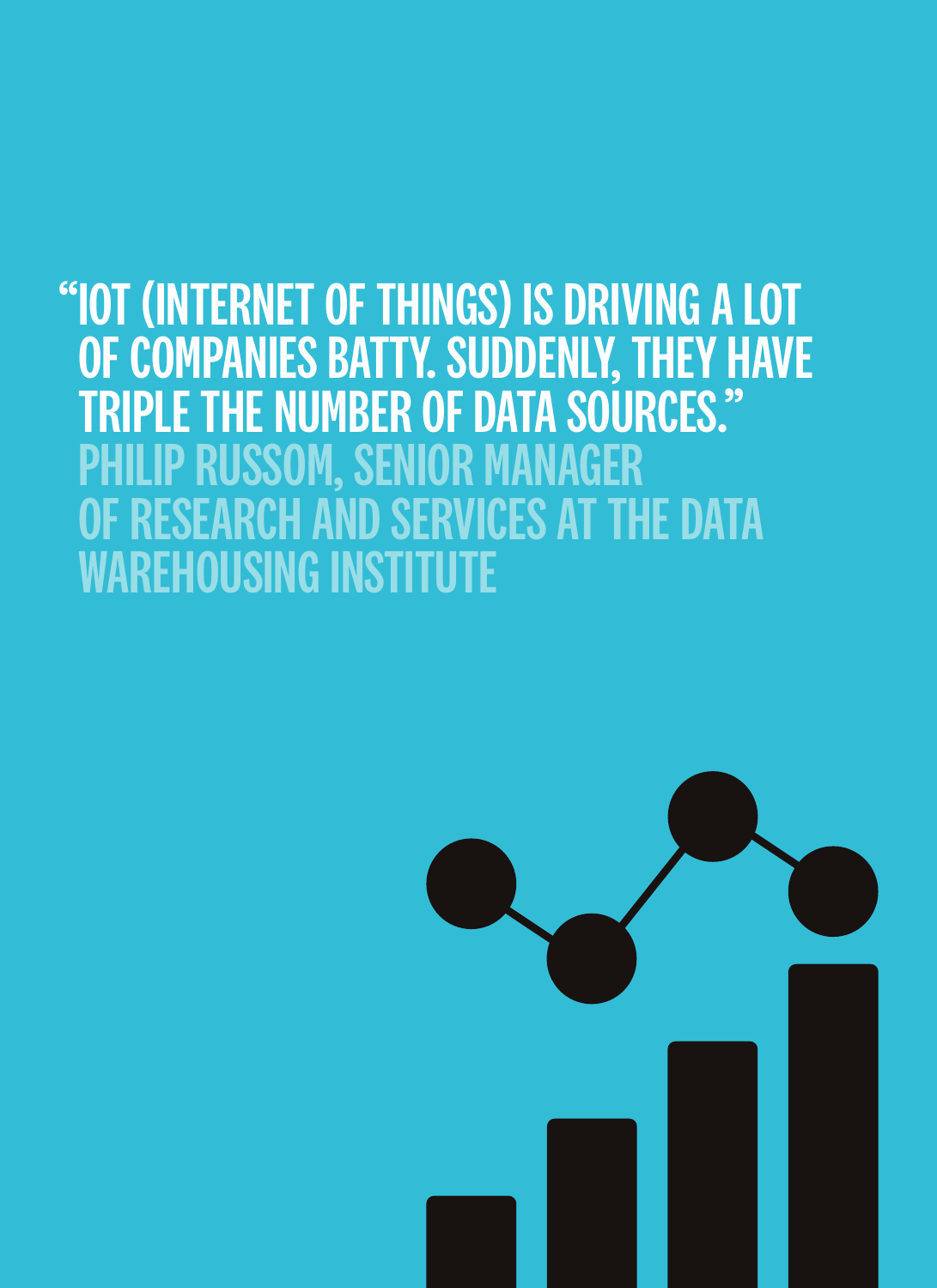# **450%**

WORKERS AT COMPANIES THAT ARE TECHNOLOGY LAGGARDS ARE 450% MORE LIKELY TO WANT TO LEAVE TO GO WORK ELSEWHERE, AS COMPARED WITH THEIR TECHNOLOGY-LEADER COUNTERPARTS.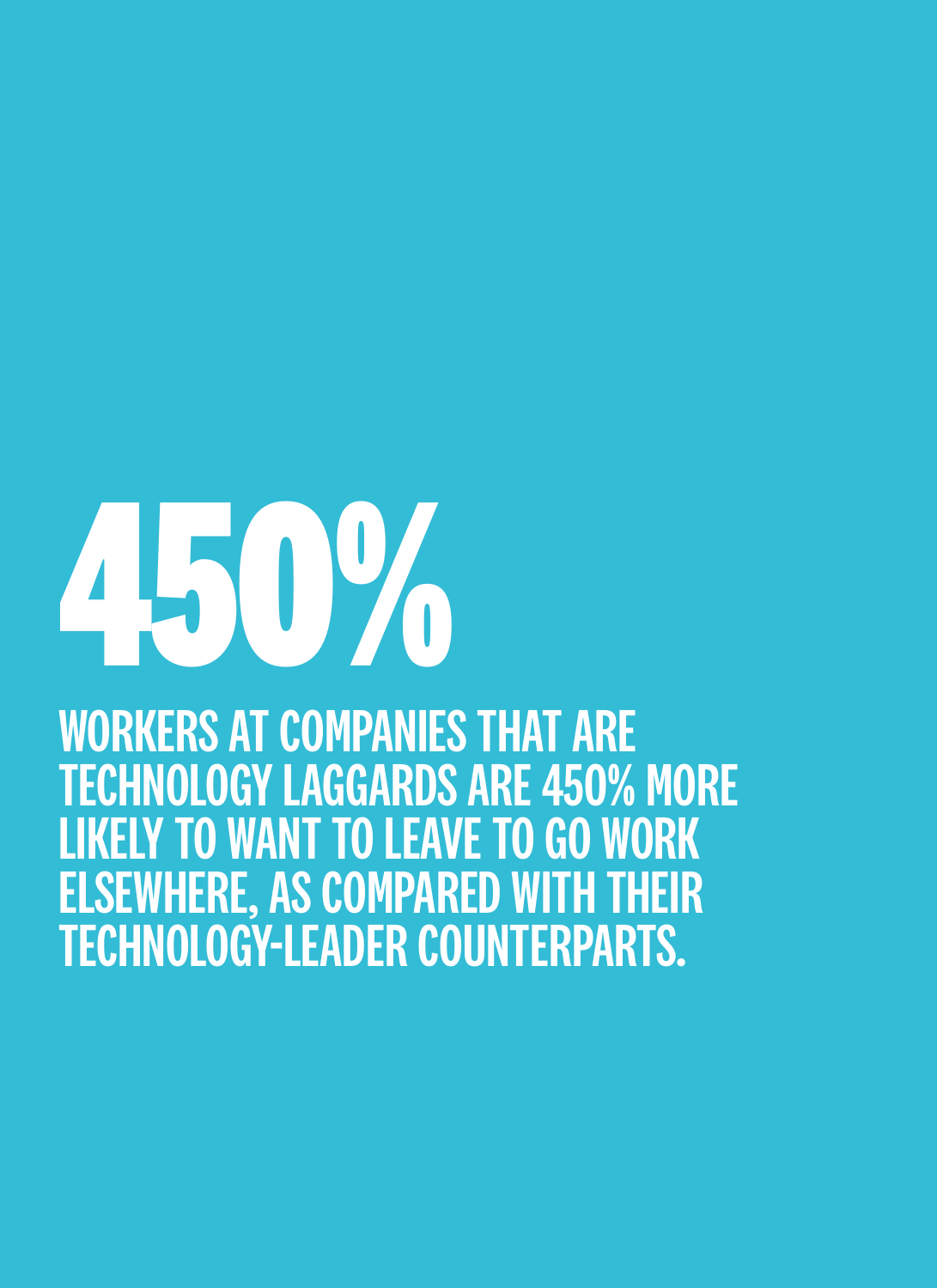#### With data **trapped in diverse and divergent systems**, companies are unable to capture the full view of their data for real-time decision making.

a status-quo mindset. Entrenched cultures and standard ways of working don't encourage leveraging or sharing data. FIGURE 2

NewVantage Partners found that 72% of companies haven't forged a data culture, and 69% have not created a data-driven organization, indicating that the organizational culture has not yet evolved to prioritize data in most companies.

The last barrier is the difficulty associated with democratizing data. While companies aspire to broad-based data access, tools and technologies are usually built for technical experts. The education and skills development required to turn everyone into a data expert lags behind the needs.

#### **Untapped Data: What Is the Cost?**

The inability to access data affects companies in a variety of ways, many of which are minimized or go unnoticed.

Companies have spent a huge amount of time and effort on master data management methods and other integration strategies in an attempt to eliminate silos. But business processes and data are evolving faster than these integration strategies can handle them.

"For the last decade, companies have had all these methods for rationalizing data, the most recent being master data management," Davenport says. "None seem to work too well."

With data trapped in diverse and divergent systems, companies are unable to capture the full view of their data for real-time decision making. "The whole meeting can be burned up with arguments about whose data is best or more accurate and whose interpretation is the best," Russom says. "These silos can be very

#### FIGURE 2 **NOT DATA DRIVEN**

Most companies haven't forged a data culture



10 20 30 40 50 60 70 80 90 100

SOURCE: NEWVANTAGE PARTNERS, "BIG DATA AND ALEXECUTIVE SURVEY." 2019

nonproductive and completely bring to a halt the decision-making process."

As a result, "dark data," or uncaptured and untapped sources of potential insight, go unrealized.

In a Big Data Era, when information should be central to every action, companies that don't embrace new tools to tap into data can see both their cultures and reputations damaged. With an intense war for talent, especially in the technology ranks, companies that are information laggards have difficulty recruiting, retaining, and inspiring high performers.

A recent study by Dell Technologies found that workers at companies that are technology laggards are 450% more likely to want to leave to go work elsewhere, as compared with their technology-leader counterparts.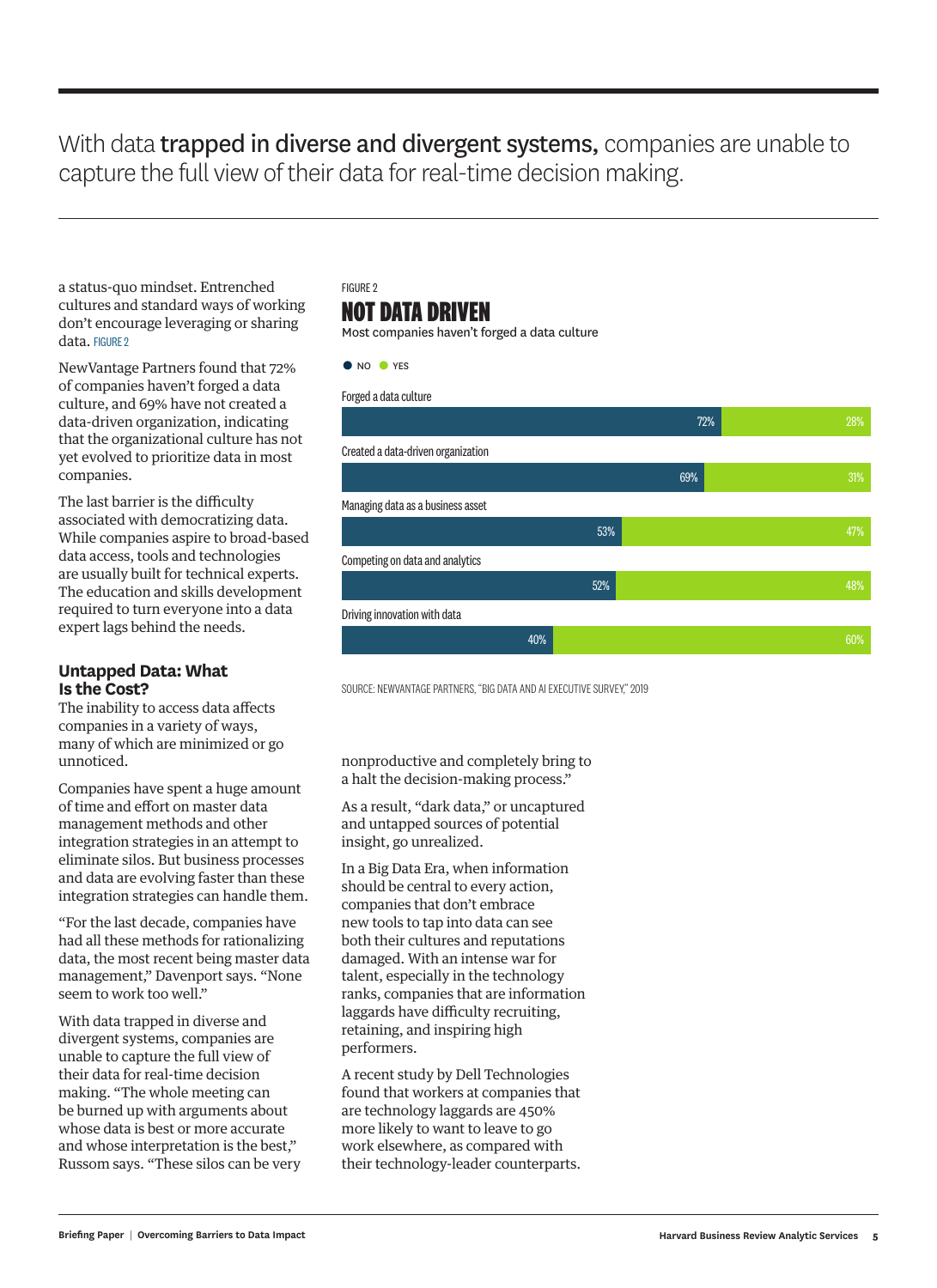#### When companies commit to a **data strategy** aimed at overcoming data barriers, the insights that come from new sources of data are surprising—and create a thirst for more.

#### FIGURE 3 **WORKERS WANT CUTTING-EDGE TECHNOLOGY** Gen Z workers choose jobs based on it

Technology offered by an employer would be a factor in choosing among similar job offers



SOURCE: DELL TECHNOLOGIES, "GEN Z: THE FUTURE HAS ARRIVED," 2018

And this only promises to intensify. Generation Z (Gen Z), current high school and college students who will be the next wave of workers, highly prize employers that use cutting-edge technology. Gen Z workers also believe that having humans and machines working together as integrated teams is the way of the future. FIGURE 3

#### **Overcoming the Data Barriers**

A data-driven culture can be boiled down to empowerment and liberation. Every employee needs to feel encouraged to investigate new ideas for business opportunities and efficiencies and have access to the data to vet their ideas.

While employees must be liberated to use data, the data itself must be accessible. Executives should develop a greater understanding of their organizational data stores. Rather than become frustrated with data silos or try to eliminate them entirely, executives should understand the difference between unwanted or unintentional

data barriers and the appropriate data repositories that don't necessarily foreclose the use of data in new, crosspollinating ways.

Once the data is understood, a plan can be put in place to make use of it. Automation, artificial intelligence, and machine learning are providing new ways to make sense of siloed data stores.

Cutting-edge technology platforms are not being designed around the idea of addressing complex and chaotic environments, which is, seemingly, a hopeless task. Historical data governance programs and failed integration initiatives have shown that a clean data set nirvana is impossible. "If you take data and use case requirements seriously, you will end up with multiple data platform types, not to mention an equally diversified portfolio of tools," Russom says.

By adopting the attitude that a "mess is acceptable," companies can begin to find ways to make use of their data stores. Organizations can respond by relying on a platform approach that can deal with the variety of systems and data formats, thus reducing the data inaccessibility problem while leaving sensible, effective organization in place.

And then, once again, the technology circles back to the people. Hiring and training staff to use the new tools closes the circle. "When you implement a data strategy, you need to educate the workforce about using data and the insight it brings," Kanioura says.

#### **Benefits of an Evolving Data Strategy**

While data benefits now largely focus on cost efficiencies, companies that break down data barriers can develop a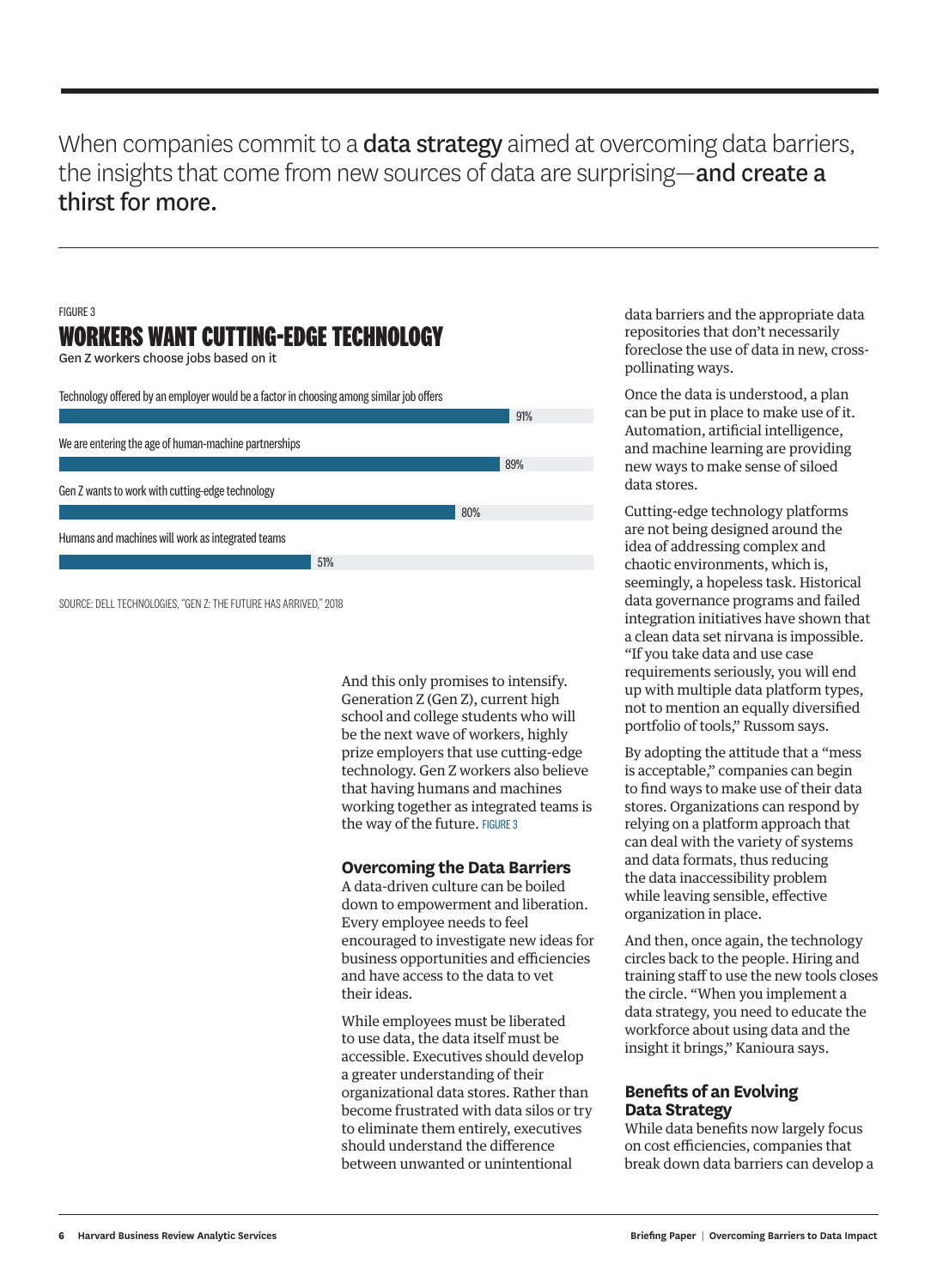## BY ADOPTING THE ATTITUDE THAT A "MESS IS ACCEPTABLE," COMPANIES CAN BEGIN TO FIND WAYS TO MAKE USE OF THEIR DATA STORES.

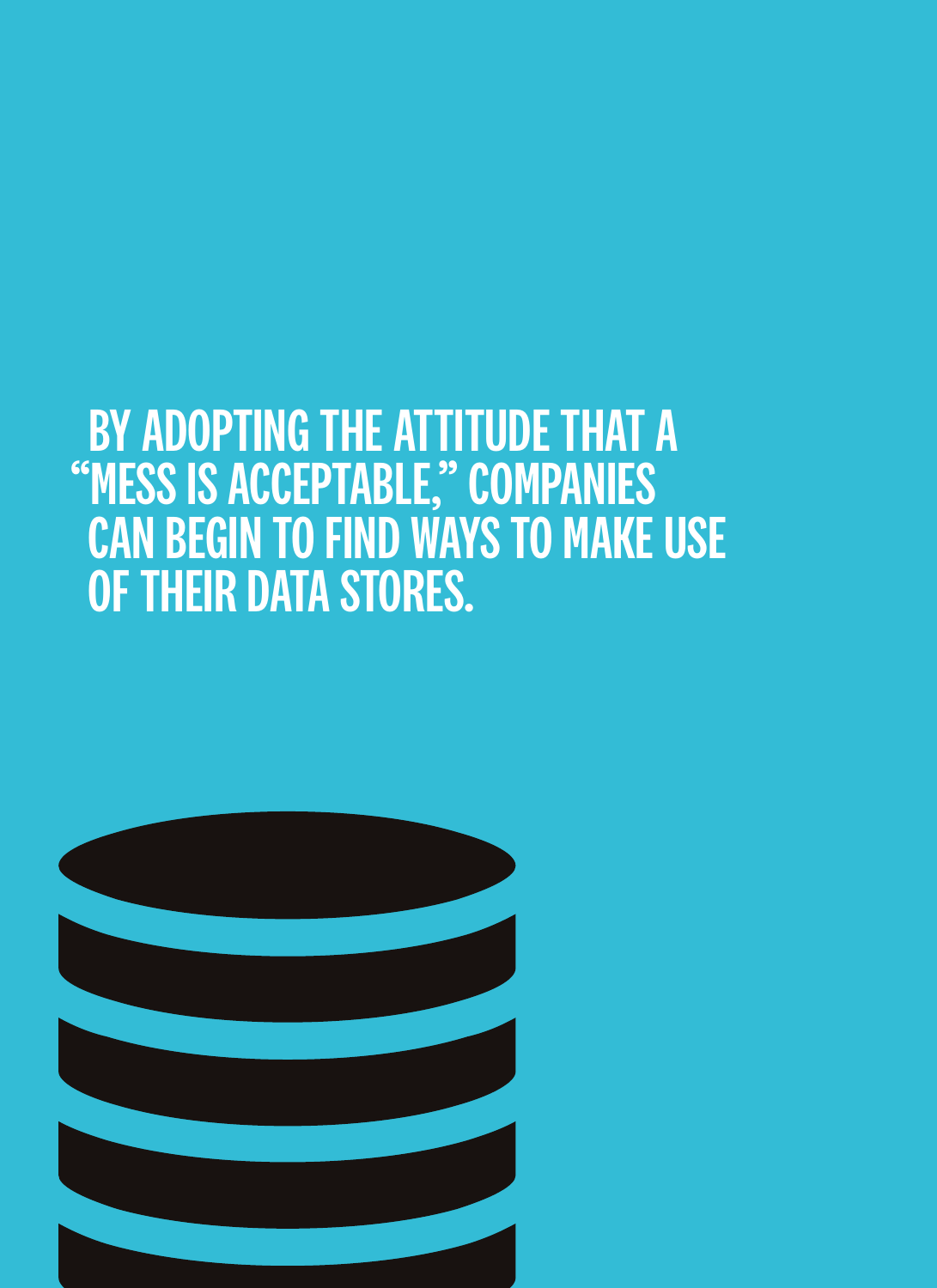#### COMPANIES MUST ELEVATE THEIR DATA STRATEGY SO IT IS INTERTWINED WITH THEIR BUSINESS STRATEGY.

strong data strategy with both top- and bottom-line benefits. Top-performing companies—in terms of revenue, growth, and agility—generate 10% more of their total revenues from data, as compared with bottom performers, research from MIT found.

Companies that remove the barriers have unprecedented visibility and can use that information to identify new products, pinpoint customer needs, improve security, and find countless other opportunities. They are able to quickly move from action to insight, leveraging the orchestration and automation provided by new technologies like machine learning and artificial intelligence.

For example, Dubai Airport collects data from what it calls "golden bathrooms." Sensors show which faucets are getting the most use, indicating how often people are washing their hands. If the number drops, the maintenance department knows to dispatch a cleaning crew immediately. Such insights can also help airport managers determine whether restrooms have too few sinks, letting them rethink designs.

The airport also gathers data about what metal objects are likely to trip alarms at security checkpoints. For example, the airport determined that passengers going to cooler locations in winter are more likely to wear heavy boots that can trigger an alarm. The airport can use such insights to change the messaging at security checkpoints about which items passengers need to remove, allowing the facility to operate more efficiently and improve customer satisfaction.

The result of this kind of approach can provide payoffs in numerous areas: improved security, enhanced customer experience, better IT delivery, and faster iteration and innovation with application and product delivery.

Take a multinational manufacturer that leveraged a modern data platform and automation to gain enterprisewide visibility into its IT operations. By addressing the data barrier issues, the entire organization could work more closely to assist one another. People

were not limited to, say, waiting for a network engineer to tell them the network was functioning correctly. Everyone could see for themselves. As a result, business-impacting IT incidents dropped by more than 50%, and the mean time to resolve IT incidents fell 32%.

When companies commit to a data strategy aimed at overcoming data barriers, the insights that can come from new sources of data are surprising—and create a thirst for more. As the power of data becomes more obvious, so does the need to make access to it ubiquitous. Datadriven cultures look for new ways to share information, such as through augmented reality and virtual reality.

#### **Conclusion**

In the fast-paced business landscape, success hinges on better collaboration and better access to data to make realtime decisions. Traditional mindsets, and traditional ways of managing data, are rooted in a slower era and cannot keep up with the volume, variety, and velocity of modern data.

"Companies that follow oldschool organizational models struggle to become data-driven companies," Kanioura says. "There is a misalignment between analytical processes and business processes. Many business processes were designed by humans many years ago, and they don't align with data processes."

Overcoming—rather than striving to eliminate—the data barriers is the only way a company can truly become data driven and leverage its information stores in a transformational way. Emerging sources of data, as well as dark data, can hold the key to new efficiencies, new products, and competitive advantages.

Companies must elevate their data strategy so it is intertwined with their business strategy. In a world of digital transformation, both strategies need to be given the same weight and importance and become embedded in the culture.